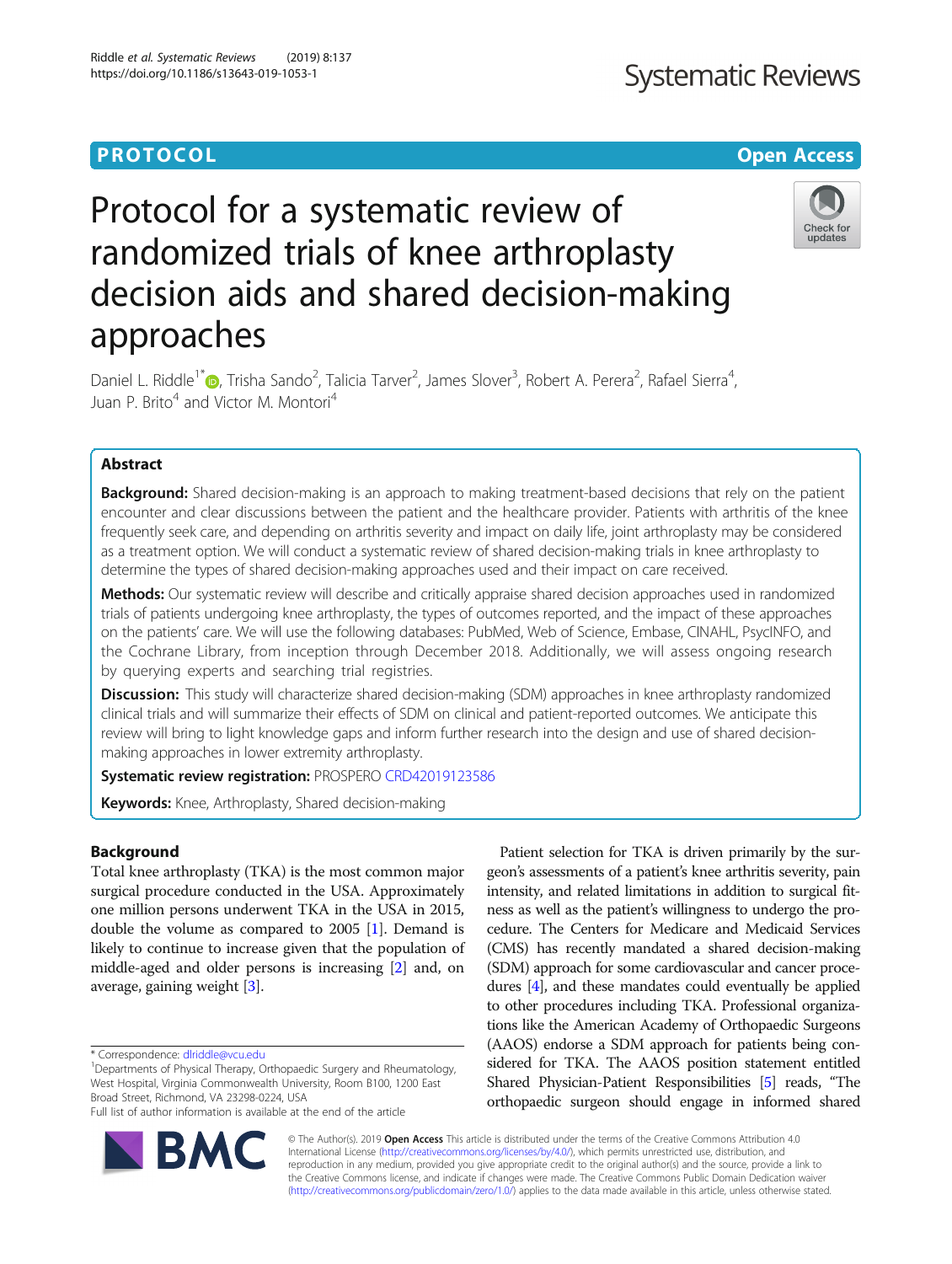decision making with the patient using the patient's values and respect the patient's decision even if it is in disagreement with the physician's recommendation." The AAOS does not define procedures for applying SDM to clinical practice.

An SDM interaction between a patient and a healthcare provider has been defined as having six key elements [\[6\]](#page-4-0). The first element is labeled "situation diagnosis" and requires the clinician to understand the patient's health-related situation and identify aspects of the situation that require action. The second element, "choice awareness," involves making the patient aware of the various options to address the health-related situation while clarifying the importance of patient preference. The conversation then emphasizes the various options (i.e., "option clarification") and how these options and their associated benefits and harms align with patient preferences (i.e., "discussion of harms and benefits"). The patient and provider are then in a position to discuss how the various options fit with the patient's preferences (i.e., "deliberation of patient preferences"). In the final step (i.e., "making the decision"), the patient and clinician together reach a decision for managing the health-related situation. The three-talk model for SDM [[7\]](#page-4-0) includes a very similar sequence of elements as described above. Systematic reviews of randomized trial evidence suggest that the impact of SDM on patient cognitive outcomes such as knowledge, affect, and attitude is generally enhanced and decisional conflict is reduced relative to usual care. Health and behavioral outcomes such as self-rated health and biological measures are generally less influenced by SDM and vary depending on the study  $[8, 9]$  $[8, 9]$  $[8, 9]$  $[8, 9]$  $[8, 9]$ .

Decision aids are tools that assist in some aspects of the shared decision-making process. A decision aid (DA) usually contains content of relevance to a particular clinical decision but typically is delivered to the patient prior to the encounter with the clinician and does not include additional elements of SDM that occur during the encounter. In particular, DAs do not typically extend beyond content related to the disorder or treatments of interest and potential benefits and harms related to a healthcare choice for the disorder of interest. For example, in the TKA literature, Bozic and colleagues used a DA developed by the Informed Medical Decision Foundation to determine if the use of the DA improved patients' knowledge regarding hip or knee osteoarthritis and their stage of decision-making [\[10](#page-5-0)]. Patients randomly assigned to the DA arm were given a digital video disc (DVD) and booklet prior to their surgeon visit. The DVD and booklet described knee OA natural history as well as content describing risks and benefits of surgical and nonsurgical options for osteoarthritis. Additionally, patients had a phone-based conversation with a health coach to prepare a list of questions for the surgeon. The DA did not include

content related to whether or how the surgeon considered patient preferences when making a TKA recommendation or guidance for either the patient or surgeon regarding the conversation during the encounter. DAs also have been shown to impact cognitive outcomes such as knowledge or decisional conflict relative to usual care [\[11\]](#page-5-0).

We found no systematic reviews of the TKA DA/SDM literature that specifically determined the types of DA/ SDM approaches studied, their relationship to key elements of SDM, or the extent to which DA/SDMs actually impacted the care that the patients received. The purposes of this protocol are to (1) identify and critically appraise the TKA randomized trial literature that has examined the impact of DA/SDM approaches on TKA decisions and outcomes, (2) assess the extent to which the TKA trials of DA/SDM approaches incorporated SDM elements, (3) determine the types of outcomes that were studied and the effects of DA/SDM approaches on these outcomes relative to alternative interventions, and (4) determine the extent to which the DA/ SDM approaches used in the trials impacted the care that the patients received. This protocol was modeled after a recently published protocol by Wieringa and colleagues [\[6](#page-4-0)].

# Methods

# Study design

Our protocol design was based on the Preferred Reporting Items for Systematic Review and Meta-analysis Protocols (PRISMA-P) [\[12\]](#page-5-0).

# Study type

Randomized clinical trials will be selected if they compare the use of DA/SDM approaches to either usual care or an active control intervention. No time limit will be established for the search, and all potential study or clinical settings will be included.

# Eligibility criteria

All studies enrolling patients with arthritis and who were scheduled to undergo TKA will be included. No restrictions will be placed on the type of arthritis being treated (e.g., osteoarthritis, rheumatoid arthritis, post traumatic arthritis). Studies that include a mixed sample of patients undergoing either TKA or total hip replacement (THA) will be included only if subgroup data and analyses are provided for patients undergoing TKA. Approximately 1 million patients undergo TKA each year in the USA [\[1](#page-4-0)], and a substantial number of TKAs are conducted worldwide. Additionally, the outcomes, recovery trajectories, and patient perceptions of recovery are different for TKA versus THA, and therefore, the focus of this systematic review is on TKA.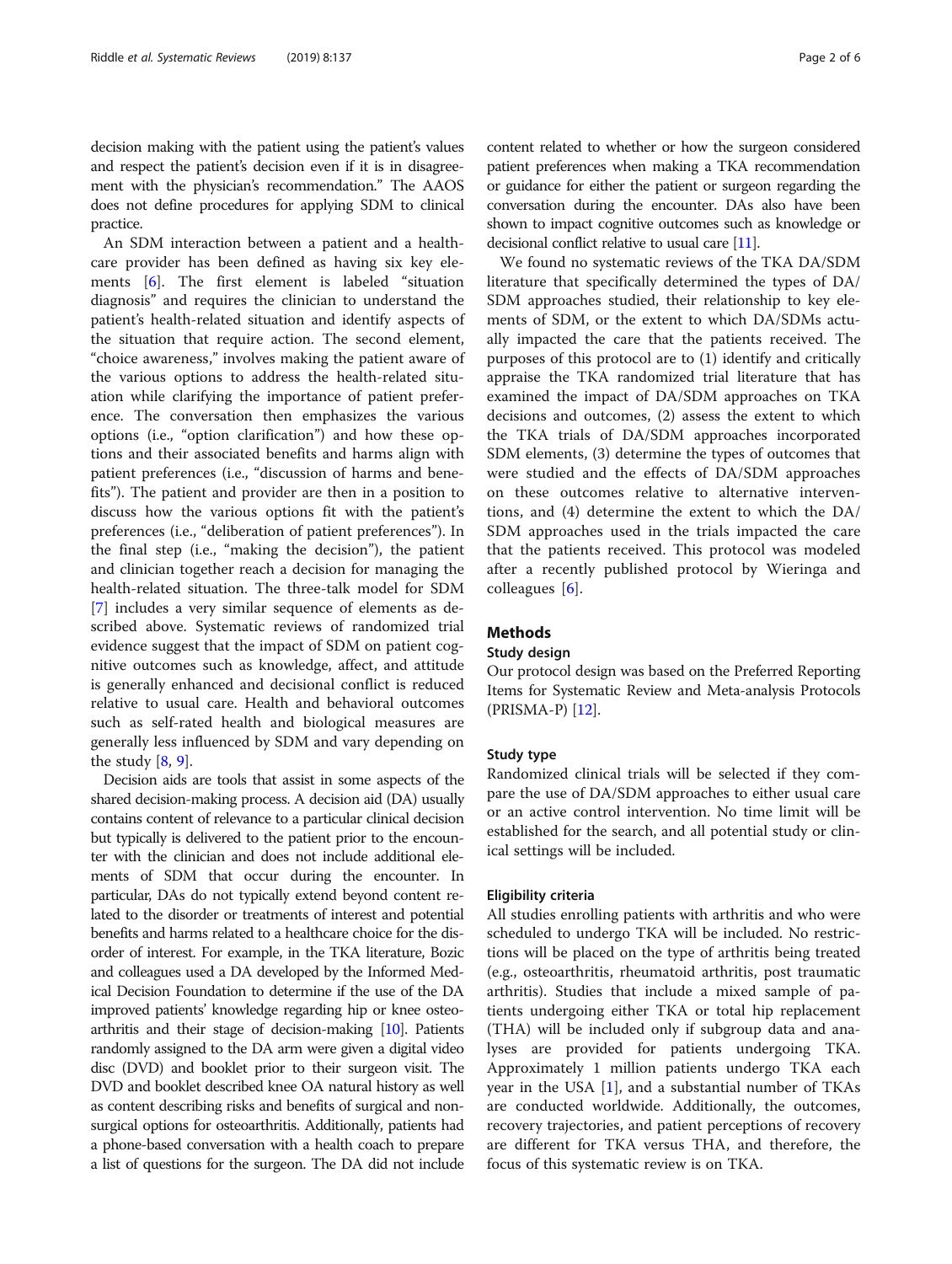### Interventions and comparators of interest

All studies that randomize patients who plan to undergo TKA to a DA/SDM treatment arm and a usual care or active control arm will be included. No restrictions will be placed on the type of usual care or active control that is provided. There also will be no restriction on the type of TKA surgical procedure or the experience of the surgeon conducting the surgery. Patients undergoing either TKA or unicompartmental knee arthroplasty will be included. Data will be disaggregated for TKA and unicompartmental arthroplasty if reported by the authors.

All interventions will be described including those that aim to support elements of SDM during the encounter as well as DAs used before or during the encounter. Descriptions will summarize the key elements of the SDM approach or DA and any associated interventions such as the use of a health coach to aid in DA content understanding [[13\]](#page-5-0). Alternative interventions may also include general educational content about arthritis or usual care treatment and these will be described. Content included in the DA or SDM approach will be specified. For example, Hawker and colleagues used a DA consisting of a 50-min video and booklets that summarized surgical and non-surgical treatment options and their associated benefits, risks, and probabilities [\[14](#page-5-0)].

# Information sources and search strategy

The plan was based on a comprehensive approach to RCT identification using the following databases (and corresponding database platforms): MEDLINE (PubMed), Web of Science (Web of Science Core Collection), Embase (Ovid), CINAHL (EBSCO), PsycINFO (APA PsycNET), and the Cochrane Library (CENTRAL). The search strategy was developed with the assistance of a research librarian (TT). All databases will be searched from inception through December 2018. No restrictions will be based on language. Foreign language RCTs will be translated using Google Translate. Reference lists of included studies will be checked for additional sources. All authors of the papers selected for review will be contacted via email to assess whether additional research is ongoing. Finally, several electronic databases will be reviewed to assess for the presence of ongoing RCTs of DA/SDM approaches in TKA. These databases will include the following: [ISRCTN.org](http://isrctn.org), [Clinicaltrials.gov,](http://clinicaltrials.gov) and PROSPERO registry. If multiple articles are published from a single RCT, all will be included to assure coverage of all interim analysis time points. Searches of all databases will be documented in a table to assure complete reporting of all search results. The search strategy and preliminary number of papers meeting the search strategy for each database are presented in Additional file [1.](#page-4-0)

# Study records

A searching data management software (i.e., Covidence) will be used by two independent reviewers (DLR and TS) to identify and track searches from all relevant databases. The two reviewers will screen all titles and abstracts independently identified from the search strategy for the included databases. Full reports will be obtained for each title/abstract judged to be potentially relevant. Reasons for exclusion will be reported for each database using the PRISMA flow diagram. A third independent reviewer (JS) will resolve any discrepancies resulting from the initial review. The extent of agreement for excluded papers and papers selected for inclusion by the two reviewers will be assessed using the Kappa statistic  $(K)$ , an agreement index that accounts for chance agreement [\[15\]](#page-5-0).

A standardized data extraction table will be used to collect relevant data on each included trial (see Additional file [2](#page-4-0)). The table was modified based on the recently published data extraction table by Wieringa and colleagues [[6](#page-4-0)]. The data table includes key headings of the publication details, study design, population of interest, sociodemographic characteristics of the samples, inclusion and exclusion criteria, study setting, details of experimental intervention and comparison intervention, duration of follow-up and outcomes studied, and extent of effectiveness for both cognitive and clinical outcomes of the DA/SDM approach in relation to the comparator. In addition, a summary of the six key elements of SDM tools [\[6\]](#page-4-0) will be collected for each RCT. Particular attention will be paid to the current availability of DA/SDM approaches used in the included studies. If the DA/SDM is commercially available, this will be reported. We will contact the corresponding author of all eligible studies with three purposes: (a) to verify that we have characterized their studies correctly, (b) to complete any missing data, and (c) to ask for any unpublished studies. The method of contact will be via email, sending two email notices separated by 2 weeks. If there is no answer, we will pursue contact of the first author or senior author (if different from the corresponding one) in similar fashion.

# Outcomes and prioritization

All outcomes collected at every time point will be included in the review. The primary outcome of interest will be cognitive/affective outcomes including but not limited to decisional conflict [[16\]](#page-5-0), content knowledge regarding arthritis, and treatment decision preference. Secondary outcomes will be clinical outcomes including but not limited to satisfaction with surgical outcome, patient-reported pain and functional outcome, surgical versus non-surgical treatment decisions made during the encounter, and any other clinical outcome data collected in any of the included studies. Either cognitive/affective outcomes or clinical outcomes may be proximal (e.g., measured immediately after the clinician encounter) or distal (e.g., typically measured weeks or months after the encounter) [\[17](#page-5-0)].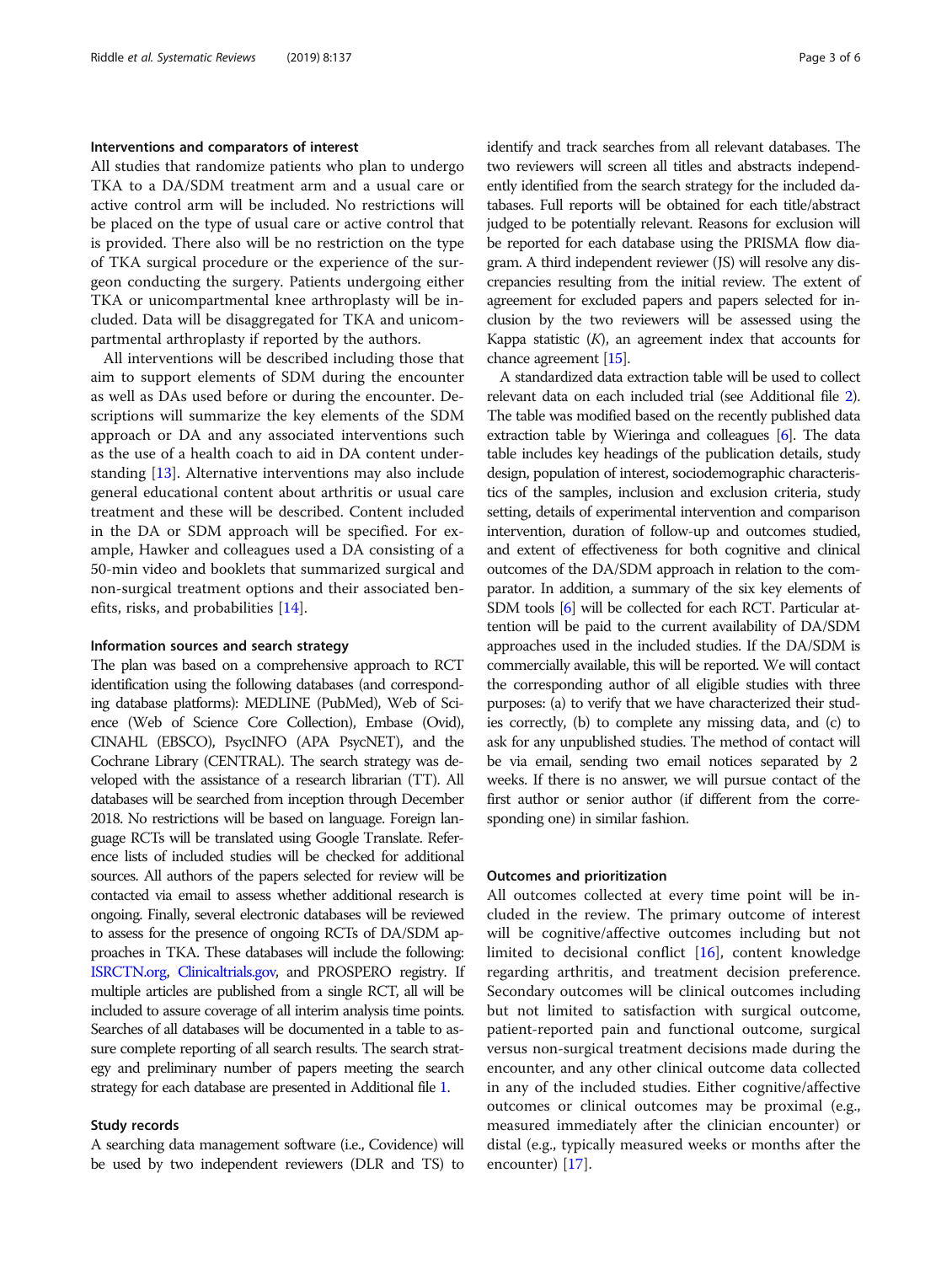Outcome measures used in DA studies tend to focus primarily on proximal cognitive/affective outcomes related to whether the patient's review of the DA content prior to the clinician encounter led to improvements in, for example, decisional conflict or content knowledge. Minimal emphasis is typically placed on the measurement of outcomes of the encounter itself. Common outcome tools in DA studies include but are not limited to the decisional conflict scale [\[18](#page-5-0)] and the Hip/Knee Osteoarthritis Decision Quality Instrument a scale, an example of a content knowledge survey [[19\]](#page-5-0). In contrast, SDM studies place major focus on the clinical encounter and whether the SDM tool led to clinical decisions and interactions that facilitated and were consistent with patient preferences. Common outcome tools in SDM include but are not limited to the SDM-Q-9 [[20\]](#page-5-0) and the OPTION scale [\[21\]](#page-5-0), both of which are used to collect detailed patient/clinician encounter data. Both DA and SDM approaches have included proximal clinical outcomes including satisfaction with the clinical decision as well as distal clinical outcomes such as 30-day post-treatment adverse event rates [[22\]](#page-5-0). Our review will comprehensively assess the outcomes used in the trials and report the extent to which outcomes assess both cognitive/affective outcomes and clinical outcomes at proximal and distal time points as well as the extent to which the outcomes assess the encounter itself and the decision-making process used during the encounter.

# Handling missing data

If data reported in a study is unclear or missing, we will request information from the authors using the approach described above. All attempted contacts will be documented.

# Risk of bias in individual studies

Bias risk for each trial will be assessed by two independent reviewers (DLR and TS) using the risk of bias tool (RoB 2) developed by the Cochrane Collaboration [\[17\]](#page-5-0). This bias instrument assesses five domains of potential bias: the randomization process, deviations from intended interventions, outcome data missingness, outcome measurement, and reported result biases. Each domain is assessed using multiple items, and an overall risk of bias is rated as low, high, or some concerns. The Kappa statistic will be used to judge the extent of agreement for each of the six domains, after accounting for chance agreement, by the two raters. If agreement is less than moderate for a domain-specific risk of bias score (i.e.,  $K = 0.4$  or less) [\[15](#page-5-0)], a third reviewer (JS) will arbitrate differences until an acceptable level of agreement is achieved.

# Synthesis of study data

We will describe the DA/SDM approaches for each trial in our review as well as the extent to which each trial addressed the 6 key elements of SDM [\[6](#page-4-0)] along with cognitive and clinical outcomes of each trial. Additionally, for each trial, we will report the extent to which the DA/SDM arm impacted the actual care that the patients received, as compared to the usual care/active control arm. For continuous outcomes (e.g., decisional conflict scale  $[16]$  $[16]$  $[16]$ , mean differences or mean changes between AD/SDM and usual care/active control group, together with  $p$  values and 95% confidence intervals (95% CIs), will be extracted. For dichotomous outcomes, risk ratios (RRs) or odds ratios (ORs) with 95% CIs will be extracted or calculated if possible. To display heterogeneity and effect sizes, forest plots will be used. A random effects meta-analysis model to account for both betweenand within-study variance will be used. The pooled effect size across studies will be estimated using a random effects meta-analysis model. Studies will be weighted by the inverse of the variance of the parameter estimates. The Q statistic and  $I^2$  index will be used to assess heterogeneity across studies. Because we expect substantial inconsistency in participants, interventions, comparators, and outcomes, where sensible, we will conduct a random effects meta-regression with the intent of exploring for subgroup interactions between patient DA and conversational SDM approaches. The "metafor" package in the R statistical software [[18](#page-5-0)] will be used to complete all analyses with an alpha of 0.05 [[19\]](#page-5-0). We estimate that all data analyses will be completed by the end of October of 2019. Narrative synthesis may be utilized for those content areas in which only one or very few RCTs have been conducted, for example, trials conducted on persons with unicompartmental knee arthroplasty [[21\]](#page-5-0) or in TKA access studies of participants who are African American [\[22](#page-5-0)].

Protocol amendments prior to the start of data collection will be made by posting changes to the PROSPERO registry information (see CRD42019123586). Changes made after the start of data collection will be reported in subsequent systematic review publications.

### Meta-biases

To examine potential publication bias, a contourenhanced funnel plot will be reported [\[20](#page-5-0)].

# Confidence in cumulative evidence

The Grading of Recommendations Assessment, Development and Evaluation (GRADE) approach to judging overall quality of evidence and recommendations as defined in the *GRADE Handbook* will be applied to the evidence generated in this systematic review [[23\]](#page-5-0). These recommendations include an overall quality of evidence rating for each outcome as high, moderate, low, or very low. The GRADEpro GDT software will be used to generate GRADE data [\[24\]](#page-5-0).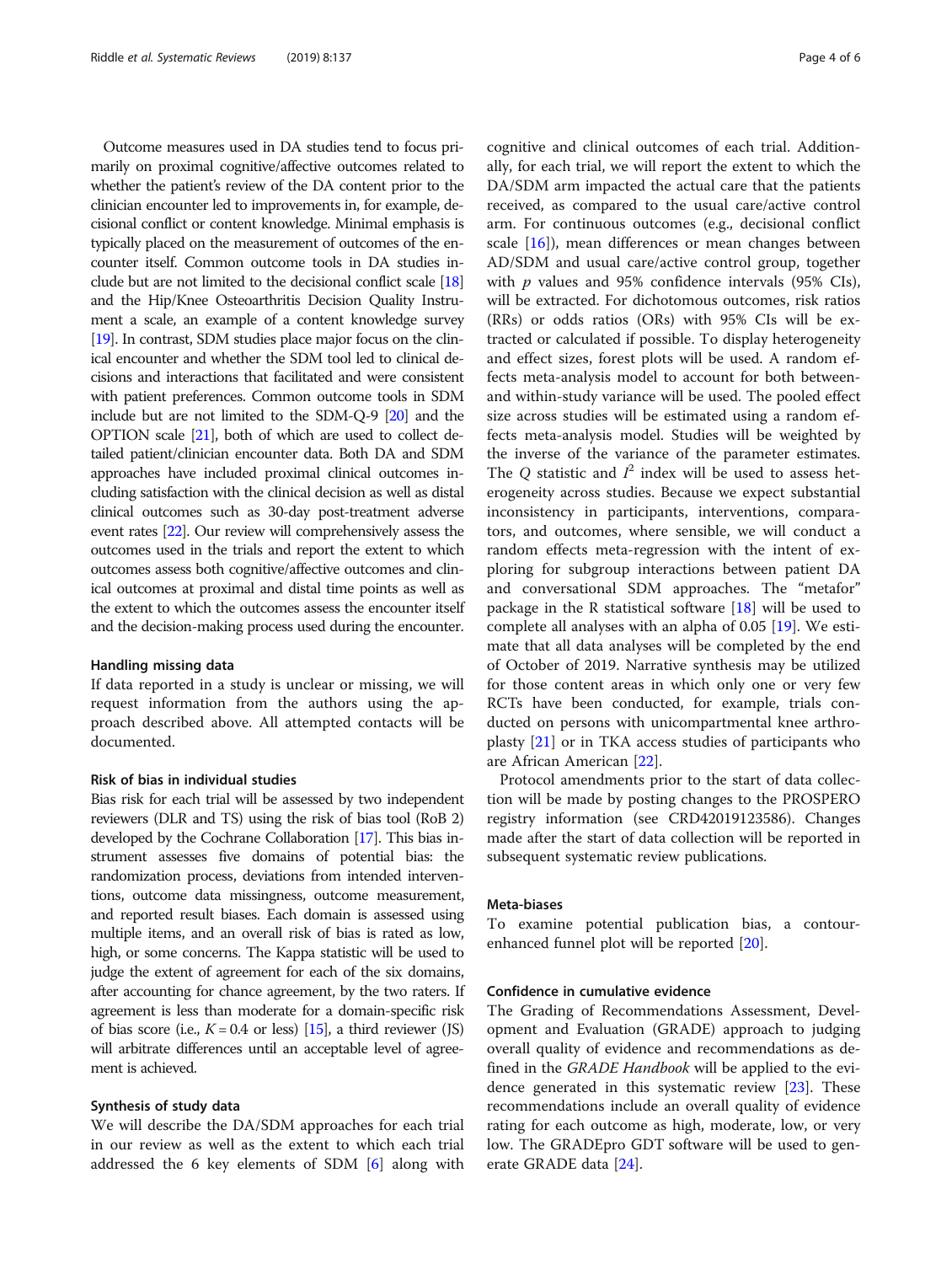# <span id="page-4-0"></span>**Discussion**

This review will provide a comprehensive summary of the clinical trial evidence related to the use of DA/SDM approaches as applied to patients undergoing TKA, the most common major surgical procedure conducted in the USA. To date, several DA/SDM clinical trials are known to have been published  $[14, 22, 25-28]$  $[14, 22, 25-28]$  $[14, 22, 25-28]$  $[14, 22, 25-28]$  $[14, 22, 25-28]$  $[14, 22, 25-28]$  $[14, 22, 25-28]$  $[14, 22, 25-28]$  $[14, 22, 25-28]$ , and it is likely that the comprehensive search planned as part of the systematic review will identify other trials. The findings from this systematic review will inform future research of DA/SDM approaches for patients with TKA at a time when substantial emphasis is being placed on SDM approaches for beneficiaries by third-party payers such as the Centers for Medicare and Medicaid Services [4]. Specifically, this review will inform the extent to which the current DA/SDM conforms to the six key elements of SDM and the extent to which the studies used DA/SDM methods to guide and influence surgeon/patient conversations regarding TKA candidacy. These findings have potential to not only impact future research on SDM methods related to TKA decisionmaking but may also inform orthopedic surgeons of the practical issues to consider when attempting to incorporate SDM applications in daily practice. Uptake of DA/ SDM approaches in daily practice has been limited and has been attributed to a variety of factors including the perception by orthopedic surgeons that patient outcomes were already optimal, a lack of alternatives to TKA, and concerns regarding medico-legal implications of using a DA/SDM tool [\[29](#page-5-0)]. Additionally, while some surgeons may be concerned about the additional time and methods required to incorporate SDM approaches to daily care, evidence suggests that the time necessary to incorporate effective contemporary SDM approaches adds only a few minutes to an encounter [\[30](#page-5-0)].

There are limitations to our review. Our focus is on RCTs of DA/SDM approaches for TKA given that RCTs are considered the most valid method for determining causal associations between treatment and outcome [\[31](#page-5-0)]. However, we may exclude potentially well-described and well-studied DA/SDM approaches applied only in observational studies. Additionally, our focus is on TKA and the results will not directly apply to DA/SDM approaches applied to other orthopedic surgical approaches though the concepts discussed in the review may assist others in applying DA/SDM principles to other surgical approaches in orthopedics including hip arthroplasty and fracture treatment.

# Additional file

[Additional file 1:](https://doi.org/10.1186/s13643-019-1053-1) The search strategy and preliminary number of papers 414 meeting the search strategy for each database. (DOCX 18 kb)

[Additional file 2:](https://doi.org/10.1186/s13643-019-1053-1) A standardized data extraction table used to collect 415 relevant data on each included trial. (DOCX 26 kb)

#### **Abbreviations**

AAOS: American Academy of Orthopaedic Surgeons; CMS: Centers for Medicare and Medicaid Services; DA: Decision aid; DVD: Digital video disc; PRISMA-P: Preferred Reporting Items for Systematic Review and Meta-analysis Protocols; SDM: Shared decision-making; THA: Total hip arthroplasty; TKA: Total knee arthroplasty; Κ: Kappa statistic

#### Acknowledgements

Not applicable.

#### Authors' contributions

DLR designed and wrote the protocol. DLR, TS, TT, JS, RS, JPB, and VMM made substantial contributions and revisions to it. TT designed the search strategy, based on a prior systematic review protocol [6]. The final version of this protocol was reviewed and approved by all authors.

#### Funding

There was no funding for this study.

#### Availability of data and materials

Not applicable.

# Ethics approval and consent to participate

Not applicable.

### Consent for publication

Not applicable.

#### Competing interests

The authors declare that they have no competing interests.

#### Author details

<sup>1</sup>Departments of Physical Therapy, Orthopaedic Surgery and Rheumatology, West Hospital, Virginia Commonwealth University, Room B100, 1200 East Broad Street, Richmond, VA 23298-0224, USA. <sup>2</sup>Virginia Commonwealth University, Richmond, VA, USA. <sup>3</sup>New York University, Langone Medical Center, New York, NY, USA. <sup>4</sup>Mayo Clinic, Rochester, MN, USA

### Received: 26 February 2019 Accepted: 26 May 2019 Published online: 08 June 2019

#### References

- 1. Kurtz SM, Ong KL, Lau E, Bozic KJ. Impact of the economic downturn on total joint replacement demand in the United States: updated projections to 2021. J Bone Jt Surg Am. Exponent, Inc., 3440 Market Street, Suite 600, Philadelphia, PA 19104. E-mail address for S.M. Kurtz: [skurtz@exponent.com](mailto:skurtz@exponent.com) Exponent, Inc., 3440 Market Street, Suite 600, Philadelphia, PA 19104. E-mail address for S.M. Kurtz: [skurtz@exponent.com](mailto:skurtz@exponent.com) Exponent, I. 2014;96:624–30.
- 2. Hamidi MJB. Changing epidemiology of the American population. Clin Geriatr Med. 2019;35:1–12.
- 3. Flegal KM, Kruszon-Moran D, Carroll MD, Fryar CD, Ogden CL. Trends in obesity among adults in the United States, 2005 to 2014. JAMA. 2016;315: 2284–91.
- 4. Merchant FM, Dickert NW, Howard DH. Mandatory shared decision making by the Centers for Medicare & Medicaid Services for cardiovascular procedures and other tests. JAMA. 2018;320:641–2.
- 5. American Academy of Orthopaedic Surgeons. Shared physician-patient responsibilities. Position statement 1182. 2011. Available from: [https://www.](https://www.aaos.org/About/Statements/Position/) [aaos.org/About/Statements/Position/](https://www.aaos.org/About/Statements/Position/)
- 6. Wieringa TH, Kunneman M, Rodriguez-Gutierrez R, Montori VM, de Wit M, Smets EMA, et al. A systematic review of decision aids that facilitate elements of shared decision-making in chronic illnesses: a review protocol. Syst Rev. 2017;6:155.
- 7. Elwyn G, Durand MA, Song J, Aarts J, Barr PJ, Berger Z, et al. A three-talk model for shared decision making: multistage consultation process. BMJ. 2017;359:j4891.